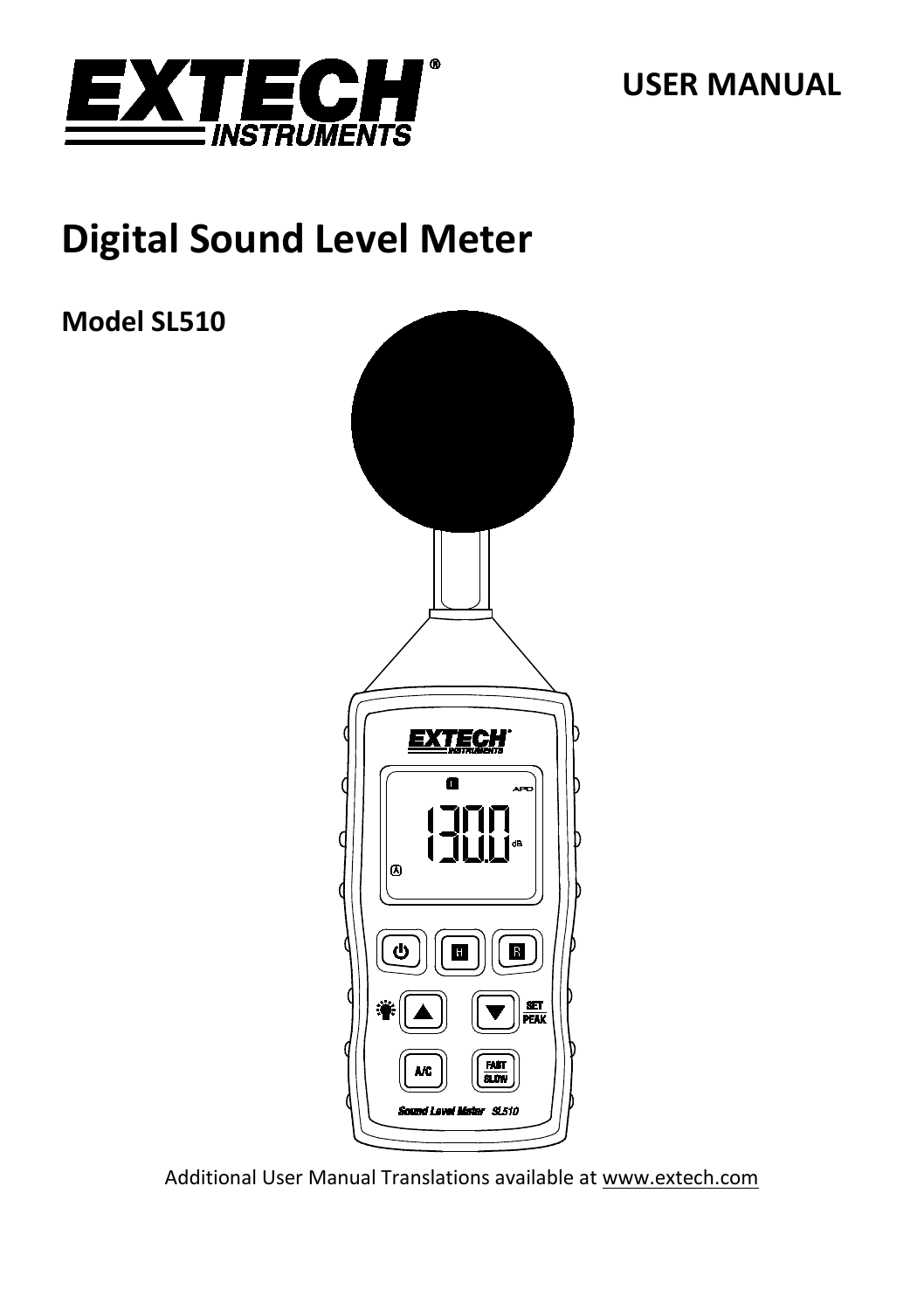### *Introduction*

Thank you for selecting the Extech Model SL510. The SL510 measures sound levels in decibels. This device is shipped fully tested and calibrated and, with proper use, will provide years of reliable service. Please visit our website [\(www.extech.com\)](http://www.extech.com/) to check for the latest version and translations of this User Manual, Product Updates, Product Registration, and Customer Support.

### *Features*

- Standard 0.5" microphone head
- A/C frequency weighting
- LCD with backlight
- Light weight, compact design
- Wristlet for convenient, one-handed operation

# *Safety*

Please read the entire Quick Start and User Manual before operating this device. Use the meter only as specified and do not attempt to service or open the meter housing. Do not allow children to handle the meter or the windscreen. Please dispose of batteries and meter responsibly and in accordance with all applicable laws and regulations.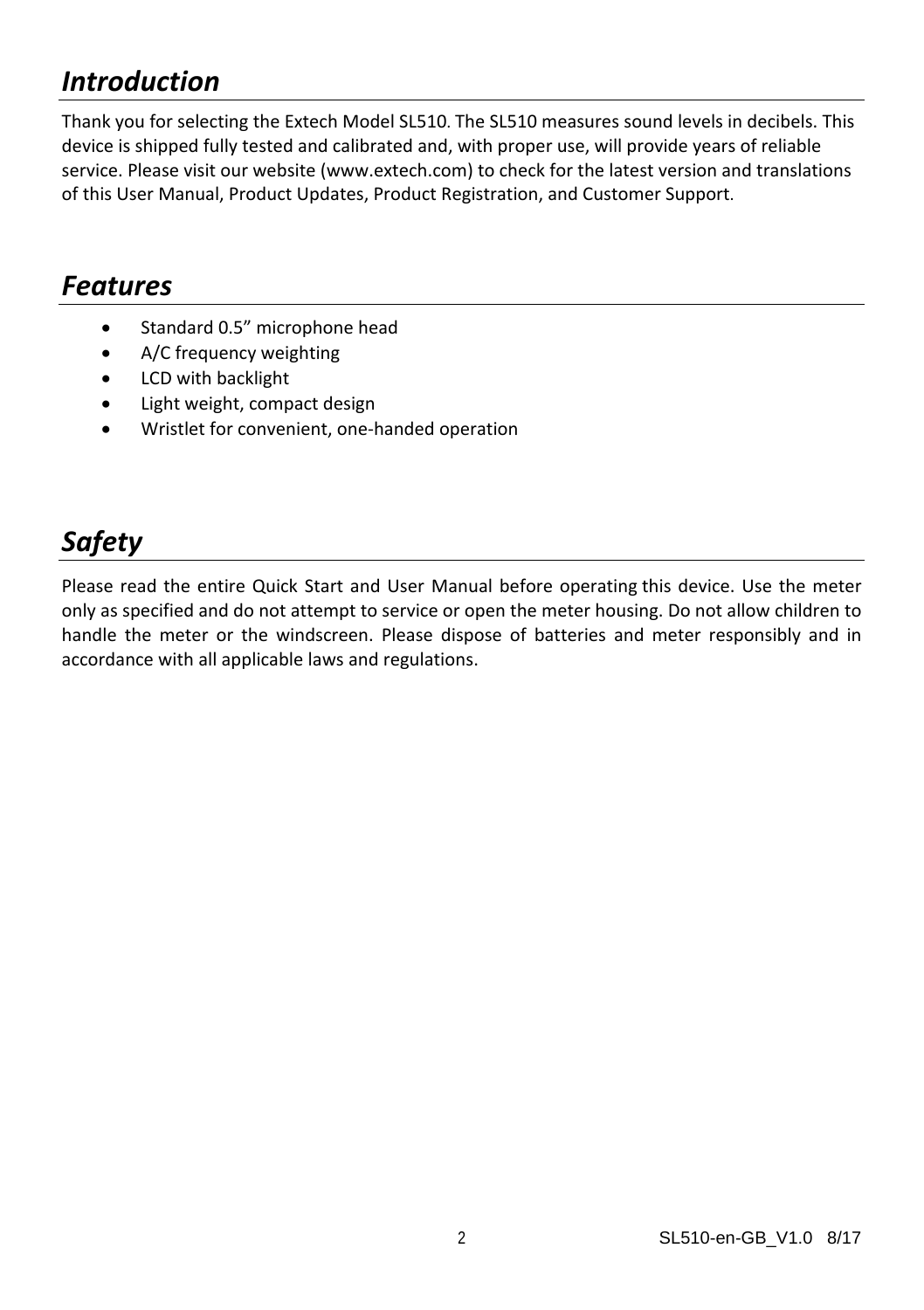# *Meter Description*

- 1. Microphone with windscreen
- 2. LCD Display
- 3. ON-OFF button
- 4. LCD Backlight button and ▲ button
- 5. A/C weighting selection button
- 6. Hold button
- 7. Max/Min Record button
- 8. SET, Peak capture and ▼ button
- 9. Fast/Slow response selection button



### *Measurement Considerations*

- 1. Wind blowing across the microphone increases the noise measurement. Use the supplied windscreen to cover the microphone when applicable.
- 2. Calibrate the instrument before each use if possible. Especially if the meter has not been used for a long period of time.
- 3. Do not store or operate the instrument in areas of high temperature or humidity.
- 4. Keep meter and microphone dry.
- 5. Avoid severe vibration.
- 6. Remove the battery when the meter is to be stored for long periods of time.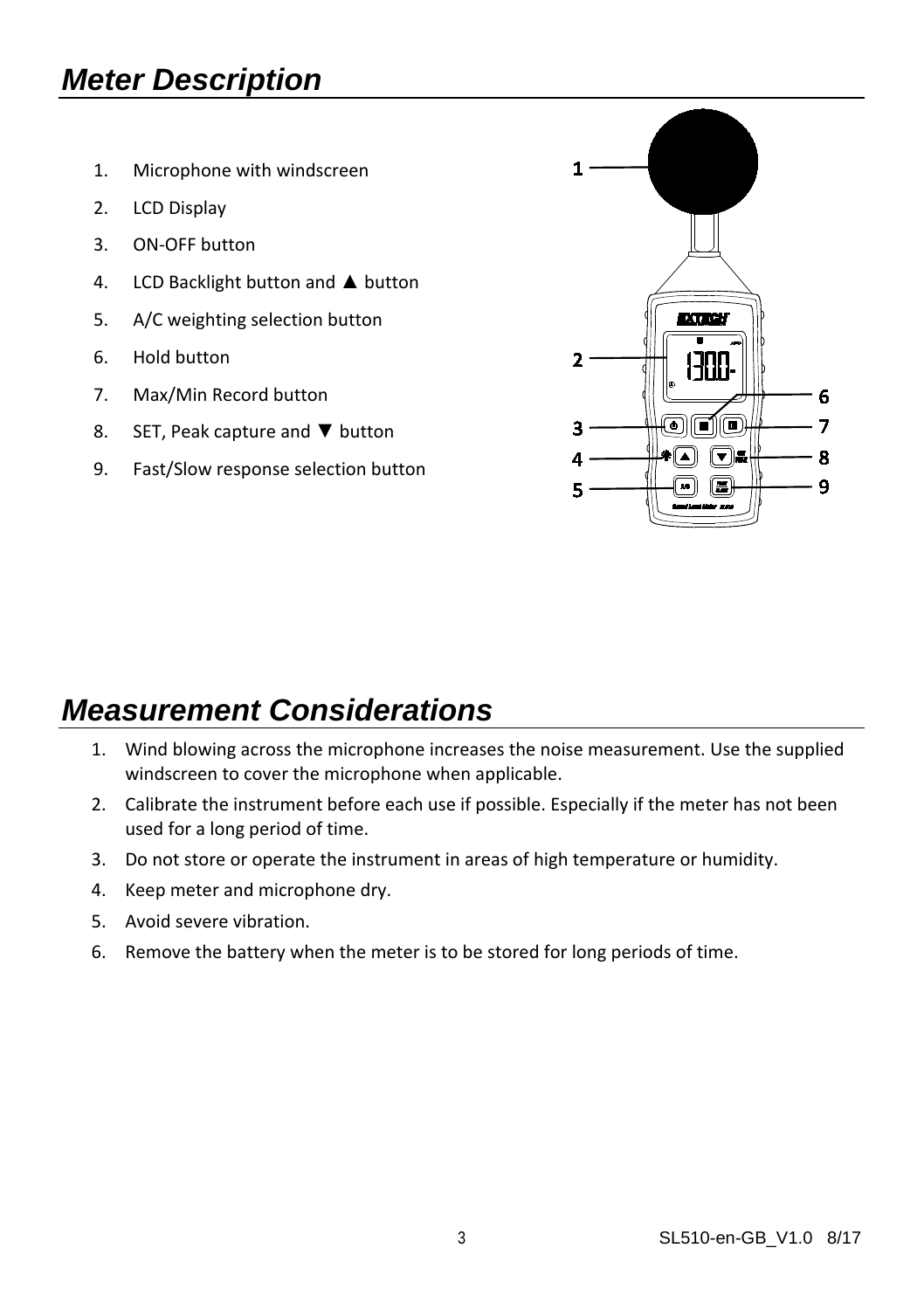### *Operation*

- 1. Power the meter by pressing the  $\langle \cdot \rangle$  power button. The meter will begin displaying sound level readings. If the LCD does not switch on, check the batteries located in the rear battery compartment.
- 2. Hold the meter in hand facing the microphone toward the source of the sound to be measured.
- 3. View the measurement on the meter's LCD

#### **'A' and 'C' Frequency Weighting**

Press the A/C button to select A or C frequency weighting. The **A** or **C** icon will appear in the display to indicate the weighting selected.

With 'A' weighting selected, the frequency response of the meter is similar to the response of the human ear. 'A' weighting is commonly used for environmental or hearing conservation programs such as OSHA regulatory testing and noise ordinance law enforcement. 'C' weighting is a much flatter response and is suitable for the sound level analysis of machines, engines, etc. Most noise measurements are performed using 'A' Weighting and FAST Response.

#### **'FAST' and 'SLOW' Time Weighting**

Use the button to select FAST (125 ms) or SLOW (1 second) time weighting. The **F** or **S** icon will appear in the display as selected.

Select FAST to capture noise peaks and noises that occur very quickly. Select the SLOW response to monitor a sound source that has a consistent noise level or to average quickly changing levels. Select FAST response for most applications.

#### **Data Hold**

To freeze a displayed reading, press the **H** button. The **H** icon will appear and the most recent reading will appear in the display. Press the **H** button to exit the mode and return to normal operation

#### **Backlight**

The LCD is equipped with backlighting for easier viewing, especially in dimly lit areas. Press the  $\ddot{\bullet}$  backlieht button to turn the backlight on. The backlight will automatically turn off after 10 seconds.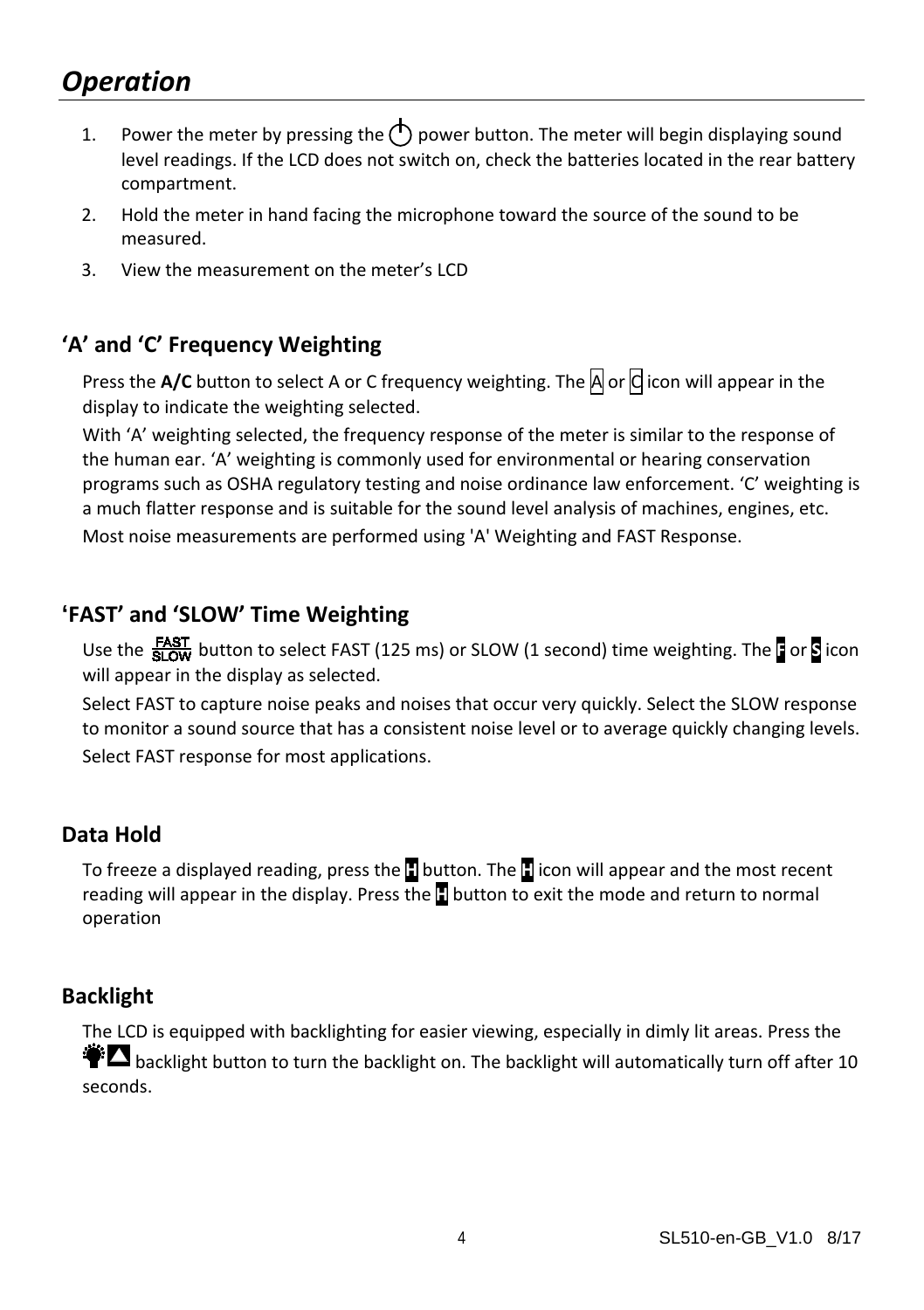#### **Peak Hold**

The Peak mode is used to capture and hold the peak sound level measurement.

- 1. Press the ▼ SET/PEAK button to enable the peak capture mode. The peak icon  $\tilde{T}$  will appear on the display.
- 2. The meter will now display the highest peak reading during the measurement period.
- 3. Press the ▼ SET/PEAK button to exit the peak capture mode

#### **MAX-MIN Recording**

In this mode, the meter records the maximum and minimum values over time.

**Note:** A/C, Fast/Slow, Hold and the Power buttons are not operational in the Record mode.

- 1. Short press the **R** button to enter the Record mode. The **P** record icon will appear on the display. The maximum and minimum values will be recorded and updated during the measurement period.
- 2. Short press the **R** button to stop the Max-Min recording. The  $\hat{\mathbf{T}}$  icon and the MAX value that occurred during the recording period will be displayed.
- 3. Short press the **R** button to display the **U** icon and the MIN value that occurred during the recording measurement period.
- 4. Short press the **H** button to clear the memory and start a new max/min measurement period.
- 5. Long press the **R** button to exit the record mode.

### **Auto Power OFF (APO)**

In order to conserve battery life, the meter will automatically shut off after approximately 10 minutes of inactivity. The APO icon is active in the display when APO is selected. To turn APO ON or OFF as the default condition:

1. Press and Hold the ▼ button for 2 seconds. The yes or no icon will appear:



- 2. Press the ▲ button to turn the APO ON (YES) or press the ▼ button to turn the APO OFF (NO).
- 3. Press the **R** button to save the selection.
- 4. Short press the power button or wait approximately 10 seconds for the meter to return to normal operation.

**Note:** APO is not operational in the Record mode.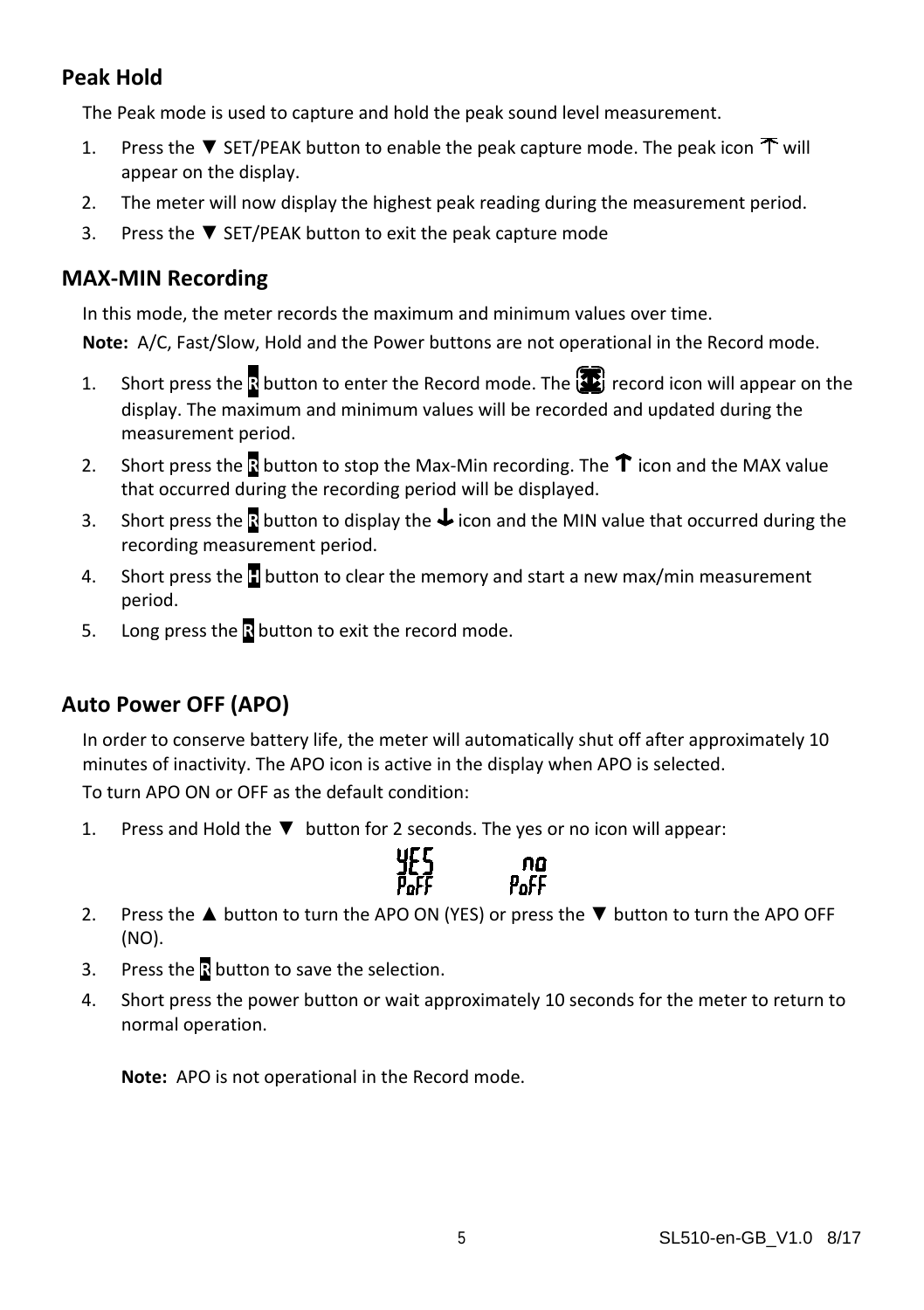### *Calibration*

To calibrate the SL510, an external calibrator that can provide a 94.0dB signal at 1 kHz is required.

- 1. Turn the meter ON
- 2. Put the meter in the 'A' weighting mode.
- 3. Put the meter in the 'FAST response mode.
- 4. Place the microphone into the calibrator. Set the calibrator to output a 1kHz sine wave @ 94dB.
- 5. When the reading is stable, simultaneously press and hold the A/C and Fast/Slow buttons until a second lower dB display appears.
- 6. Press the  $\blacktriangledown$  or  $\blacktriangle$  buttons to adjust the upper display to match the calibrator output (94.0dB).

7. Press the **R** button to save the calibration and return to normal operation.

### *Maintenance*

**WARNING:** To avoid electrical shock, disconnect the meter from any circuit and turn OFF the meter before opening the case. Do not operate with an open case.

#### **Battery Replacement**

- 1. Power OFF the meter.
- 2. Remove the flat head screw that secures the battery compartment at the back of the meter.
- 3. Open the battery compartment and replace the 3 AAA batteries observing correct polarity. Re-assemble the meter before use

Safety: Please dispose of batteries responsibly; never dispose of batteries in a fire, batteries may explode or leak. If the meter is not to be used for 60 days or more, remove the battery and store separately.



Never dispose of used batteries or rechargeable batteries in household waste. As consumers, users are legally required to take used batteries to appropriate collection sites, the retail store where the batteries were purchased, or wherever batteries are sold.

**Disposal:** Do not dispose of this instrument in household waste. The user is obligated to take end-of-life devices to a designated collection point for the disposal of electrical and electronic equipment.

#### **Cleaning and Storage**

Periodically wipe the case with a damp cloth and mild detergent; do not use abrasives or solvents.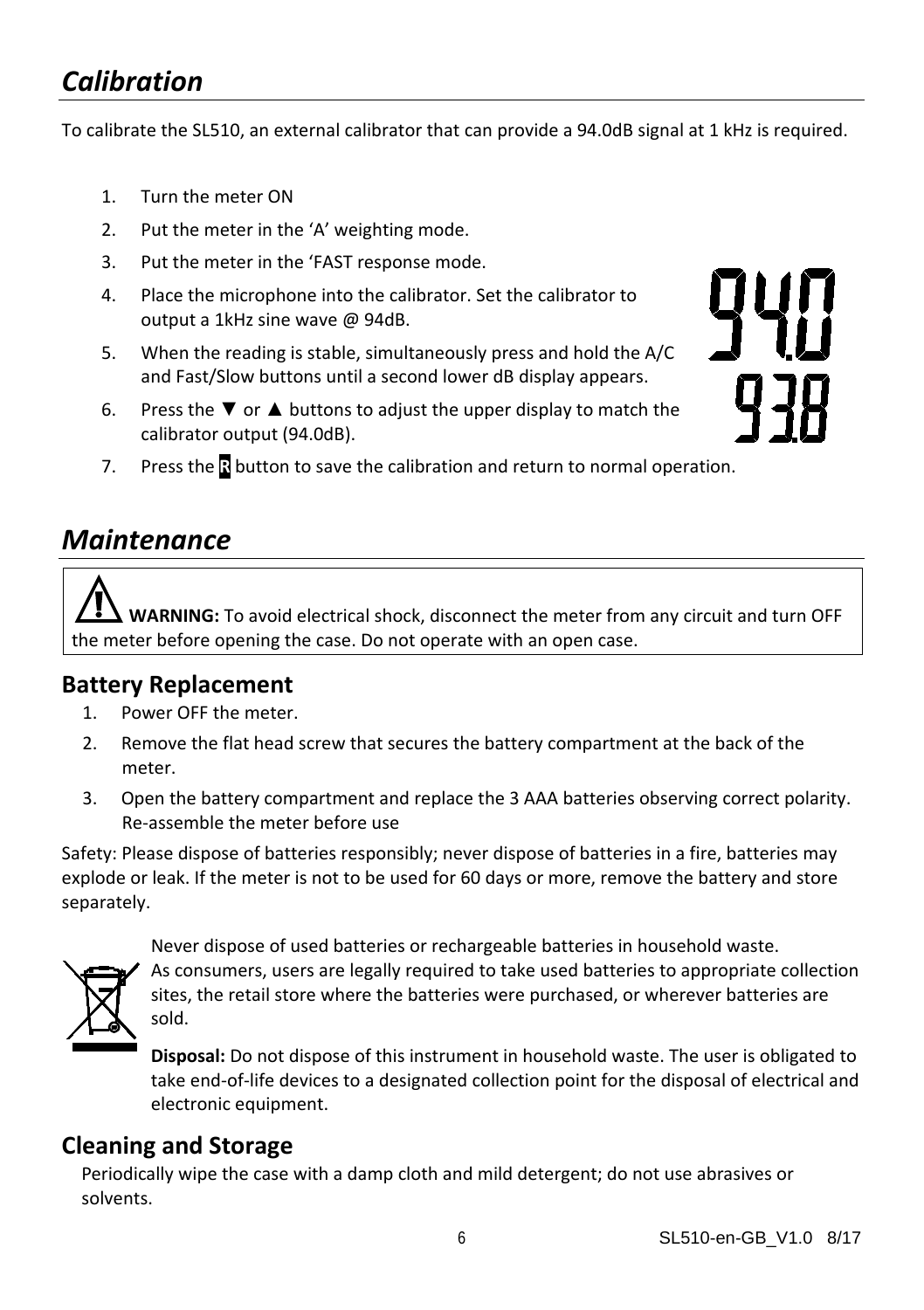# *Specifications*

| Display                               | <b>Backlit LCD</b>                               |  |
|---------------------------------------|--------------------------------------------------|--|
| Microphone                            | 0.5" Electret condenser                          |  |
| Input Overload Display                | $u_{\text{max}}$                                 |  |
| <b>Measurement Range</b>              | 35 to 130dB                                      |  |
| Resolution                            | 0.1dB                                            |  |
| Frequency weighting                   | 'A' and 'C' (selectable)                         |  |
| Accuracy / Resolution                 | $\pm$ 1.0 dB @ 1kHz / 0.1dB                      |  |
| Frequency                             | 31.5 to 8000 Hz                                  |  |
| Response time                         | Fast: 125 milliseconds / Slow: 1 second          |  |
| <b>Calibration source</b><br>required | 1KHz sine wave @ 94dB                            |  |
| Tripod mount                          | On back of meter                                 |  |
| Power                                 | 3 x 1.5V AAA batteries                           |  |
| <b>Power Consumption</b>              | Approx. 7.2mA DC                                 |  |
| Automatic power off                   | After approx. 10 minutes of inactivity           |  |
| Operating temperature                 | 0 to 50°C (32 to 122°F)                          |  |
| Operating humidity                    | 10 to 80% RH                                     |  |
| Storage temperature                   | $-10$ to 60°C (14 to 140°F)                      |  |
|                                       |                                                  |  |
| Storage humidity                      | 10 to 75% RH                                     |  |
| Dimensions/weight                     | 167 x 57 x 25mm (6.6 x 2.3 x 1.1") /146g (5.1oz) |  |